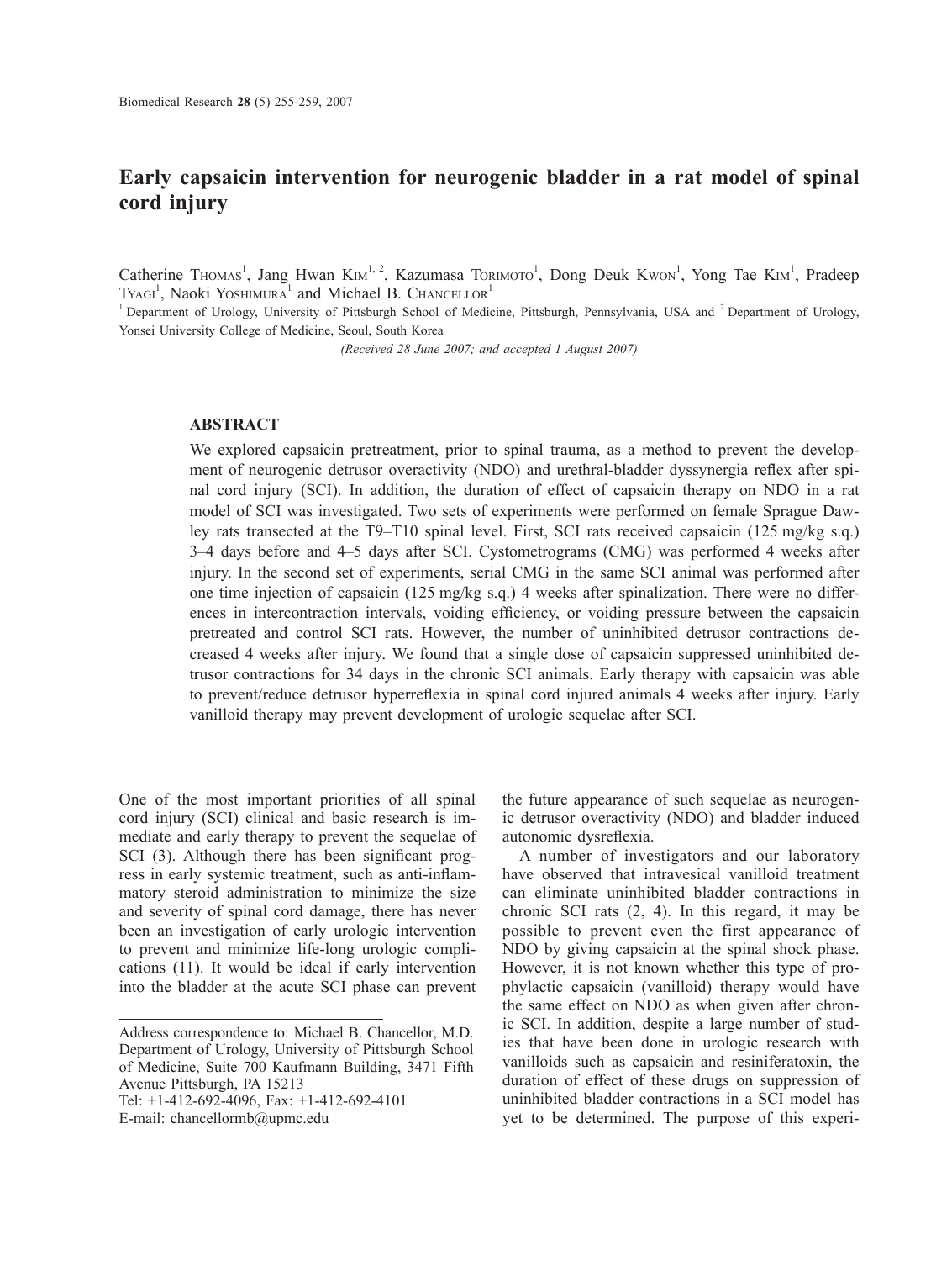ment was to study whether early capsaicin treatment, given before spinal transection, can reduce or prevent the appearance of detrusor overactivity in SCI rats and determine the duration of effect of a single dose of capsaicin injection.

## MATERIALS AND METHODS

*Rat spinal cord injury.* Female Srague Dawley rats (250–300 g) were anesthetized with halothane and a T9–T10 spinal laminectomy was performed. The underlying dura and spinal cord was transected with a number 11 scalpel blade, and the bone was scraped with a right-angled sharp dental pick to ensure complete transection. The resultant space between cut ends of the cord was filled with Gelfoam. The muscle layer and overlying skin were closed with suture and the animals were treated with antibiotic (ampicillin 100 mg/kg, s.q., every day beginning with the day of surgery for 7 days). The bladders of the spinalized animals were expressed two times daily at approximately 12-hour intervals by gentle pressure and perigenital stimulation for the period of the study.

*Capsaicin injection.* Capsaicin was dissolved in vehicle (10% ethanol, 10% Tween 80, 80% saline) to a concentration of 10 mg/mL. In the first set of studies, SCI animals ( $n = 5$ ) received (125 mg/kg s.q.) of capsaicin 3–4 days before SCI and capsaicin booster shots (125 mg/kg) 4–5 days after the surgery. The injection was divided and 50, 25, and 50 mg/kg and was given subcutaneously every 12 hours in that order. Spinal cord injured animals without any treatment were used as control  $(n = 6)$ . Cystometrograms (CMGs) were performed in all animals 4 weeks after injury because detrusor overactivity in SCI rats is usually established in 3–4 weeks after the injury (4, 9, 10).

In the second series of experiments, serial CMGs in another 6 SCI animals were performed after one time injection of capsaicin (125 mg/kg s.q.) 4 weeks after spinalization (4, 9). CMG was performed before and every 4–6 days after the injection.

*Transvesical cystometrogram.* Cystometrogram (CMG) was performed in awake/restrained animals. Under 0.4% halothane anesthesia, a midline abdominal incision was made and a PE50 catheter with fire-flared ends was passed through the bladder dome to access the bladder. The catheter tip was secured via ligation at the bladder entrance. The abdominal wall and overlying skin was separately closed with suture. Following surgery, the animals were immediately positioned and secured in a Ballman-type restraining device. The bladder catheter was connected to a Statham pressure transducers via a 3-way stopcock. The bladder infusion line connected to a saline filled syringe and mounted upon a Harvard Micron pump was also connected to the 3-way stopcock. The first two hours of CMG were considered as the recovery and acclimatization period. Thereafter, the voiding efficiency (VE), intercontraction interval (ICI), voiding pressure (VP), and number of uninhibited contractions (UIC) were evaluated.

A PE90 catheter was placed inside the bladder as above and the other end was brought out below the dorsal neck area via a subcutaneous tunnel in the 3 spinalized rats undergoing serial CMGs after one time capsaicin injection. The catheter was sealed with a flare until each CMG.

*Electromyogram.* Two animals from the control group also underwent external urethral sphincter electromyogram evaluation during CMG. Fine wire electrodes (50 µm diameter; M. T. Giken, Tokyo, Japan) were placed percutaneously into the pelvic floor and external urethral sphincter. The raw data from the electromyogram was fed through a window discriminator.

*Data analysis.* To evaluate the statistical significance the Student t test was used. The statistical analysis was computed with the GraphPad Prism program. Values are presented as means  $\pm$  S.E. P < 0.05 was considered significant.

## RESULTS

All control for spinal cord injured rats showed uninhibited contractions (Fig. 1A). The number of uninhibited contractions was markedly decreased in the early capsaicin pretreatment group  $(8.0 \pm 0.6 \text{ UIC})$ void) compared to control  $(3.3 \pm 0.6 \text{ UIC/void})$ (Fig. 3D,  $p < 0.001$ ). Some animals displayed total suppression of UIC (Fig. 1B). All animals that underwent electromyography showed increase in external urethral sphincter activity at both uninhibited and voiding bladder contractions (Fig. 2). There were no differences in VE (Fig. 3A,  $p = 0.74$ ), ICI (Fig. 3B,  $p = 0.42$ ), or VP (Fig. 3C,  $p = 0.31$ ) between the capsaicin pretreated and control SCI rats. The VE, ICI, and VP in the pretreated and control SCI rats were  $62.7 \pm 4.5$  and  $65.0 \pm 3.5\%$ ,  $574.5 \pm 1.5$ 60.2 and  $515.9 \pm 37.4$  seconds, and  $53.1 \pm 1.6$  and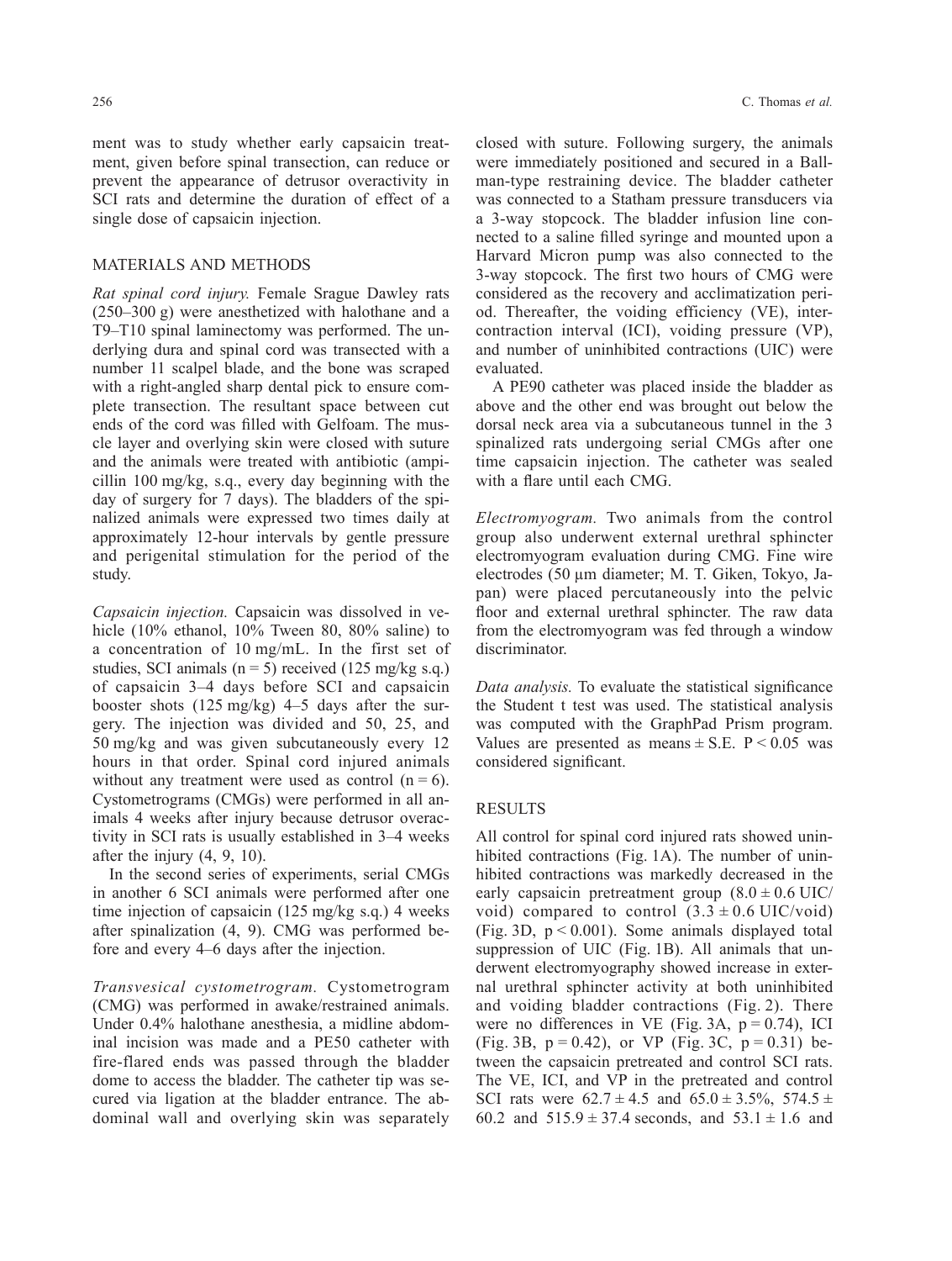

**Fig. 1** Cystometrograms (CMGs) of spinal cord injured rats 4 weeks after the injury without (A) and with early capsaicin pretreatment (B). \*: voiding contraction



**Fig. 2** Cystometrogram (CMG) and simultaneous electromyogram (EMG) of the external urethral sphincter show increased EMG activity at all bladder contractions in control animals. \*: voiding contraction

### $48.8 \pm 4.6$  cmH<sub>2</sub>O, respectively.

Of the six animals that underwent serial cystometrograms (CMGs) following subcutaneous injection of capsaicin 4 weeks after SCI, 3 died within 1–2 week after the first CMG. Of the remaining 3 animals only 1 showed no uninhibited contractions, this was observed 14 days post capsaicin injection. However, there was subsequent severe urinary tract infection and was not used for further evaulation. The remaining 2 rats were able to undergo CMGs 28 and 34 days after capsaicin injection, respectively. There were no apparent uninhibited contractions seen at both time points (Fig. 4), indicating that C-fiber desensitization can last at least 4–5 weeks after capsaicin treatment.

### DISCUSSION

It is known that the micturition reflex among normal and chronic spinal injured animals are markedly different. A significant functional reorganization of the bladder-spinal cord-bladder reflex pathway occurs following SCI, with normally "silent" C-fibers becoming tonically active (3, 10). Direct anatomical evidence for this assertion is found in changes, that occur in the afferent system at both the level of the dorsal root ganglion (enlargement of afferent neuronal somata) (7) and the spinal cord afferent terminal fields (1, 6). This change in reorganization after SCI then leads to neurogenic detrusor overactivity and subsequent uninhibited bladder contractions as seen in our group of rats (Fig. 1A).

We observed an increase in external urethral sphincter eletromyographic activity at both uninhibited and voiding contractions (Fig. 2). The uninhibited bladder contractions observed in our spinalized rats did not show leakage of urine. This was probably due to the difference in the rat voiding mechanism compared to humans. Unlike humans, the rat requires high frequency oscillation of the external urethral sphincter in bursts for efficient voiding. The external urethral sphincter in the spinalized rat exhibits a tonic activity during the C-fiber mediated uninhibited contractions that are detrimental to voiding efficiency (7). However, high frequency oscillations in a bursting pattern were seen with the  $A\delta$ mediated voiding contractions (unpublished data) in these animals. Therefore, the rat may need a higher intravesical pressure than at the Aδ mediated voiding bladder contraction to overcome the deficiency in the assistance by the external urethral sphincter and show urinary leakage as in humans. It may also explain the no change in voiding efficiency despite our previous data (9) showing an improvement in detrusor-sphincter-dyssynergia in spinalized rats after capsaicin injection.

The development of NDO after SCI can be debilitating resulting in conditions from urinary incontinence to upper urinary tract damage. Incontinence not only impacts quality of life but it can be a source of medical problem related to skin turgor in spinal cord injured patients. It can also be a costly problem since the cost for products such as disposable pads and diapers are expensive. Moreover, NDO combined with detrusor-sphincter dyssynergia, commonly seen in these patients, can lead to damage of the upper urinary tract. The results from our study confirm that prophylactic capsaicin injection can reduce the number of nonvoiding contractions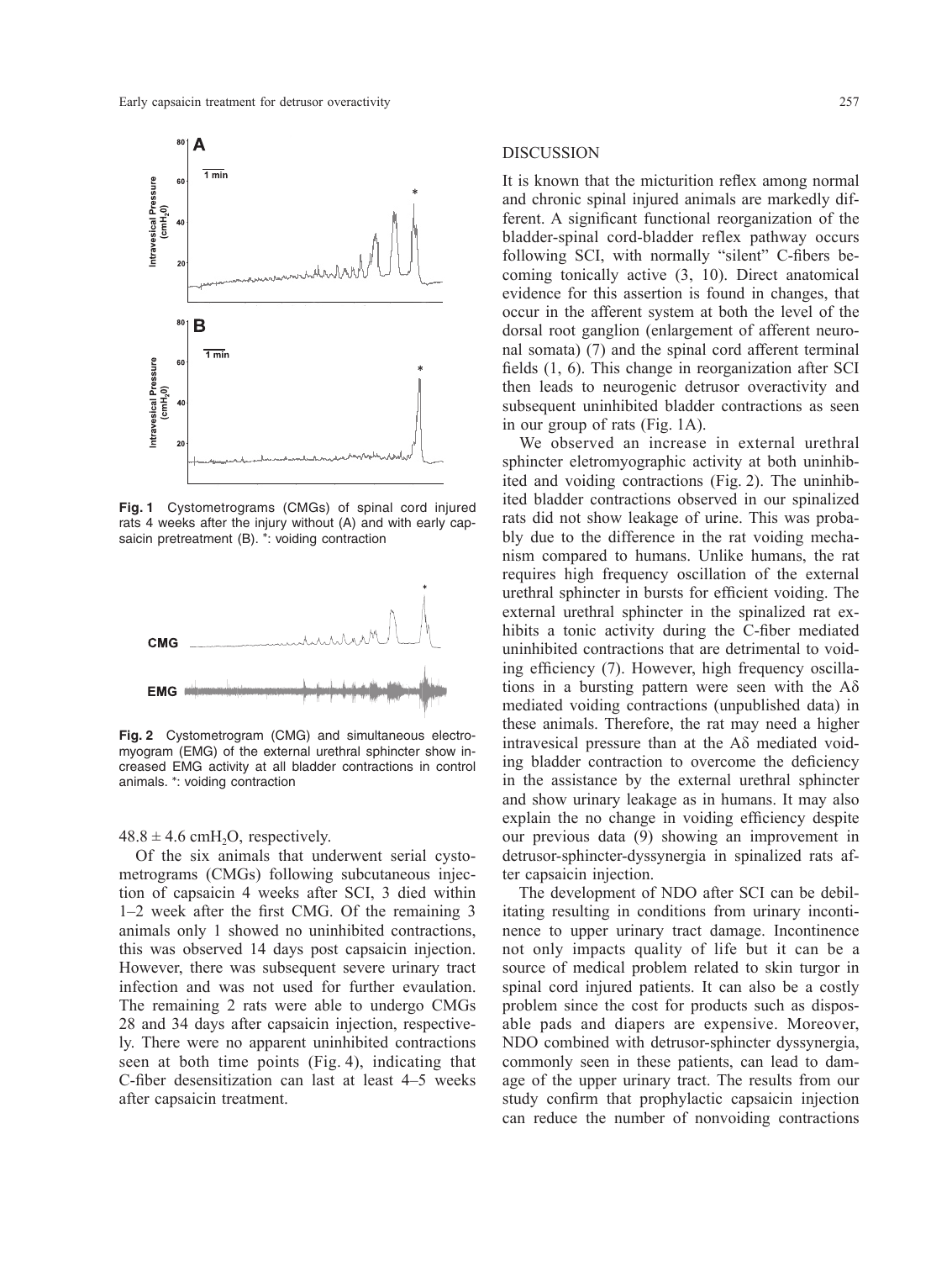

**Fig. 3** (A) voiding efficiency, (B) intercontraction interval (ICI), (C) voiding pressure, and (D) number of uninhibited contractions (UIC) per void in early capsaicin pretreated (PreTx SCI) and control spinal cord injured (SCI) animals. \*: p < 0.01



**Fig. 4** Consecutive cystometrograms (CMGs) of a spinal cord injured rat. (A) 4 weeks after the injury (Control: pre-treatment). (B) 28 days after late capsaicin treatment performed 4 weeks after the injury. (C) 34 days after late capsaicin treatment performed 4 weeks after the injury. \*: voiding contraction

seen with NDO in spinal cord injured rats. In addition, it provides proof of concept that prophylactic administration of the drug immediately after SCI can prevent the onset of NDO after the spinal shock phase. There has been no previous report examining the effects of early capsaicin administration on NDO in awake, spinalized rats as far as we know.

An ideal drug for the treatment of incontinence